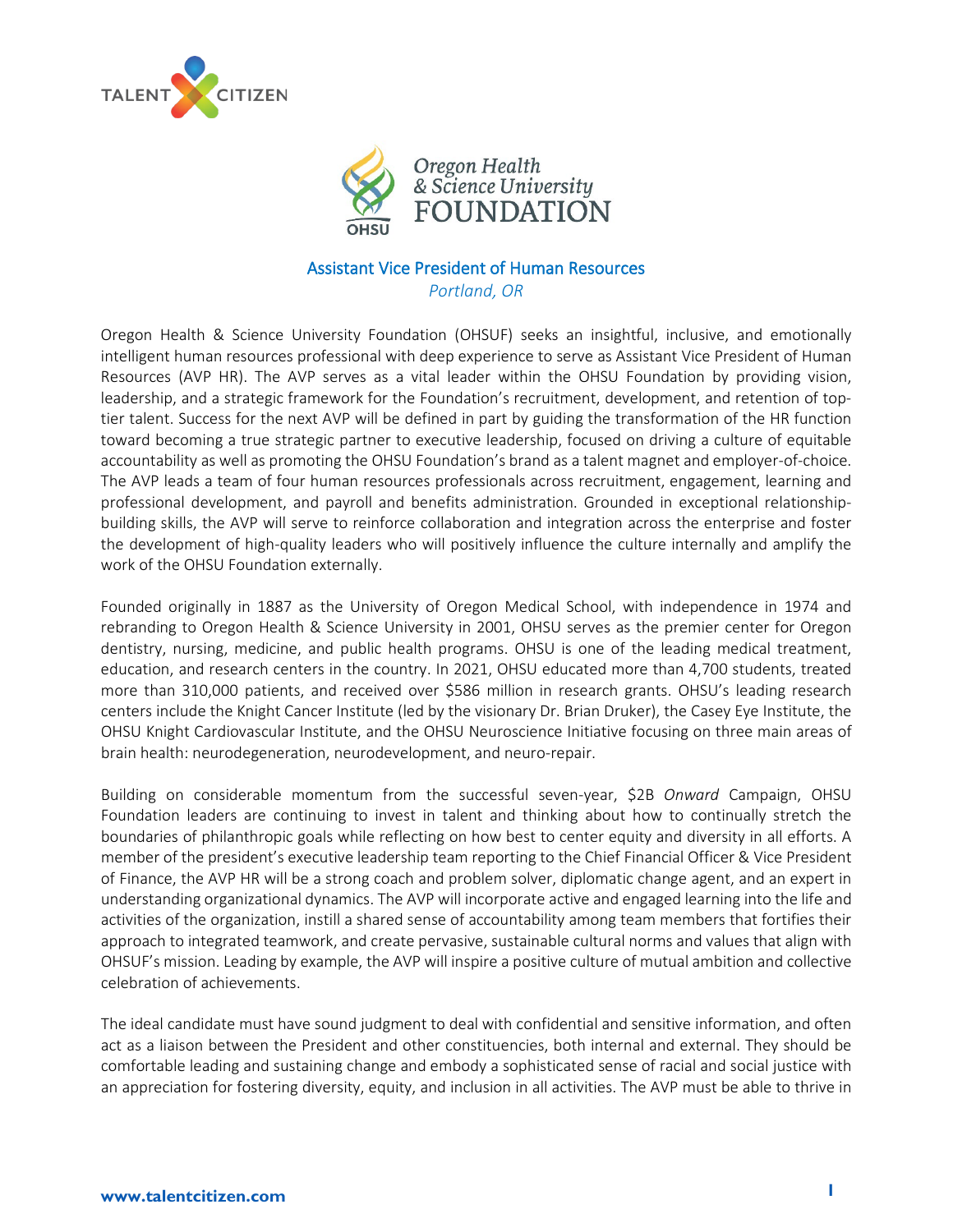

a team environment, where members collaborate to ensure effective and smooth HR support to employees across the organization, while also serving as a strategic thought partner to the executive leadership team.

The OHSU Foundation seeks expertise in many of the following areas: organizational design, change management, professional development and training, leadership strategy, performance management, internal communications, conflict resolution, and human resource administration. Experience in a mission-driven, innovative, and fast-paced environment is highly desirable, along with a quick-thinking, flexible, and inclusive approach that values the need for consensus while driving progress against stated goals.

An authentic and accessible leadership style, well-suited to management in a complex, rapid-change environment, is a prerequisite, as is the creativity, energy, and political savvy needed to prioritize and uplift new ideas and shared successes. Strong managerial and motivational skills are required, as well as the compassion, clarity, and communication skills necessary to articulate clear organizational goals and empower OHSUF staff. A human resources credential is preferred.

# OHSU, the Foundation, and Onward

[OHSU](https://www.ohsu.edu/) has a tradition of taking on the impossible—and delivering. Since its founding more than 130 years ago as the first medical school in the Pacific Northwest, OHSU has challenged the status quo in pursuit of better care and quality of life for the people of the region and beyond. OHSU researchers and clinicians work across the spectrum of health goals and challenges, from heart disease to brain health to ending preventable blindness to improving health equity.

Th[e OHSU Foundation](https://ohsufoundation.org/) advances OHSU's mission by igniting the power of philanthropy. The OHSU Foundation exists to secure private philanthropic support to advance OHSU's vital missions, and to invest and manage gifts responsibly to honor donors' wishes. Thousands of donors contribute millions of dollars in financial support to OHSU and OHSU Doernbecher Children's Hospital every year.

This broad range of support places OHSU among Oregon's top beneficiaries of private philanthropy. And it makes the OHSU Foundation, with more than \$1.5 billion in assets, one of the largest public university foundations in the Northwest.

OHSU's bold visioning also applies to the Foundation's fundraising approach as exemplified by OHSU's recently closed \$2 billion *Onward* [campaign.](https://ohsufoundation.org/onward/) A rally point of the campaign was the Knight Cancer Challenge, in which \$1 billion was raised in 22 months with the support of 10,000 donors and a \$500 million pledge from Nike cofounder and chairman Phil Knight and his wife, Penny. This infusion of philanthropic dollars reinforced OHSU's standing as a magnet for creative researchers and clinicians unafraid to take big risks and unorthodox approaches to accelerate progress.

In 2020, the community quickly rallied with an outpouring of support for OHSU's COVID-19 response, expanding access to care and testing, improving critical care abilities, and helping to keep front-line workers safe. Philanthropy fuels OHSU's work to make discoveries faster, save more lives, and give hope to millions.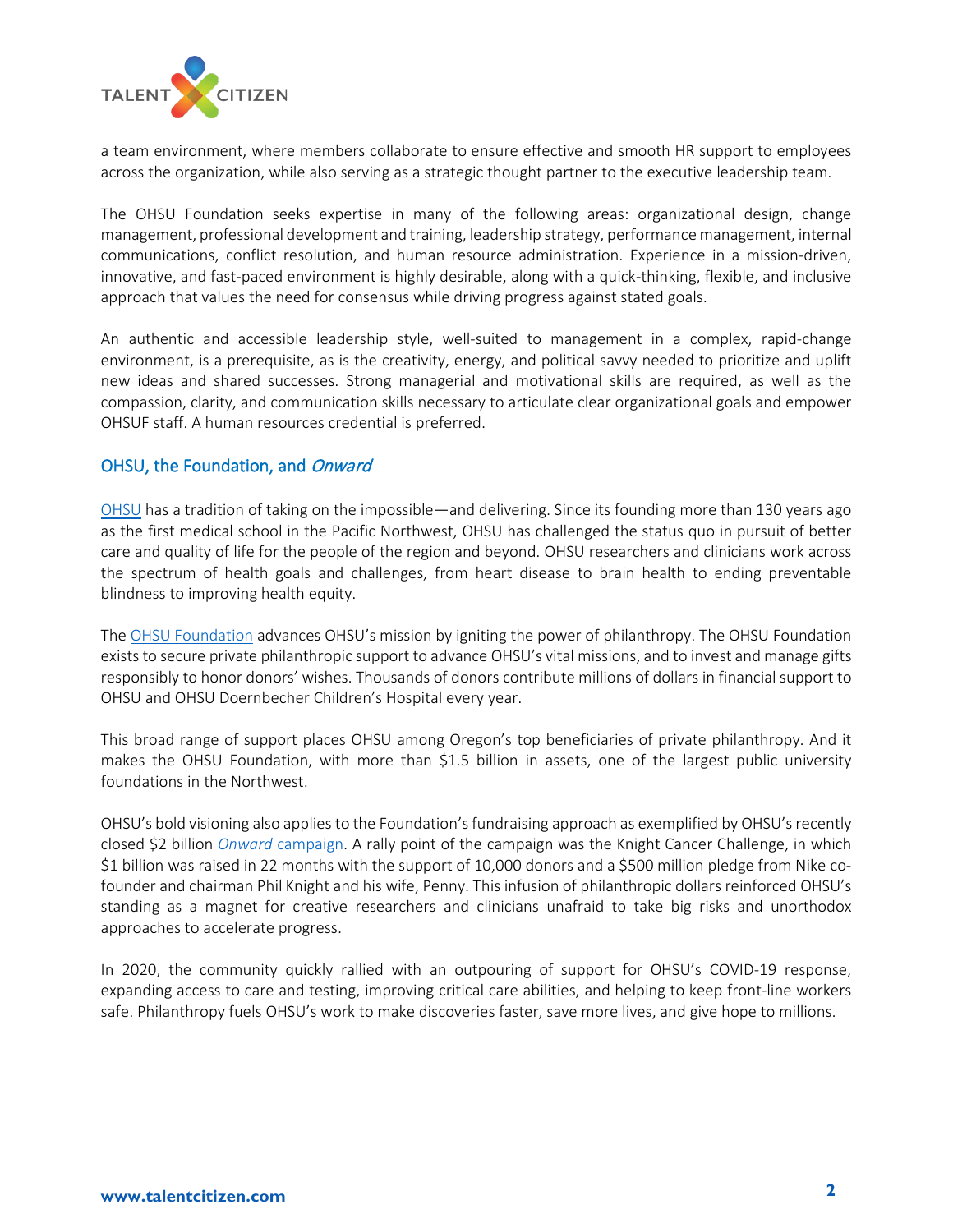

### Tara Sims, CPA, CGMA

### Chief Financial Officer & Vice President of Finance

Having recently celebrated her 13<sup>th</sup> year at the OHSU Foundation, Tara leads the Finance, Human Resources, and Facilities Teams. As CFO, she is responsible for providing advice and counsel in the areas of strategic planning, funding model scenarios, budgeting, financial performance monitoring, and complex gift structuring. Additional responsibilities include partnering with OHSU financial leadership to ensure proper management of donor gift funds. In addition to being a Portland State University Viking (B.S. '89), Tara is also a licensed Oregon Certified Public Accountant and a Chartered Global Management Accountant.

## Assistant Vice President of Human Resources

The Assistant Vice President of Human Resources will report directly to and work closely with OHSU Foundation CFO Tara Sims. As a member of the OHSUF President's executive leadership team, the AVP will be a thought leader and influencer of culture, goals, strategies, and tactics across the organization.

The AVP HR is responsible for developing and leading strategic initiatives and programs that serve to attract, retain, and engage a thriving workforce. Working in collaboration with Foundation peers and OHSU constituents, the AVP will provide high-level oversight of the Foundation's HR services, ensuring that they are effective, innovative, equitable, and aligned with organizational culture, values, and strategic goals. The AVP will also serve as a key advisor and partner to the Foundation's executive leadership team, identifying and advocating for the necessary resources, policies, and processes that engender a respectful, inclusive, collaborative, safe, and healthy work culture. In this work, the AVP will lead a team of four HR professionals, establishing clear team objectives and providing individual coaching and mentorship.

### Essential Duties

Strategic Leadership of HR Functional Areas

- Provide strategic leadership and direction for all HR programs, policies, and processes; ensure compliance with relevant federal, state, and local employment laws
- Serve as an advisor to senior leaders on HR strategies and objectives; continuously benchmark and assess current practices and lead process improvement initiatives where necessary
- Proactively lead workforce planning across the organization and drive succession planning for key roles
- Develop and drive organizational talent management strategies; lead the design and implementation of learning and development programs
- Oversee the Foundation compensation program (including compensation philosophy, executive compensation, and merit pool recommendations); ensure total rewards package is competitive and equitable
- Audit and enforce standardization of people processes and policies to mitigate risk and emphasize equitable and consistent application
- Mediate complex employee relations issues and oversee workplace investigations; develop and manage effective harassment and complaint procedures and trainings to ensure a safe and healthy workplace for all staff
- Lead relevant organizational assessments and surveys; develop data-driven strategies to enhance the employee experience and promote a respectful, inclusive, and collaborative work culture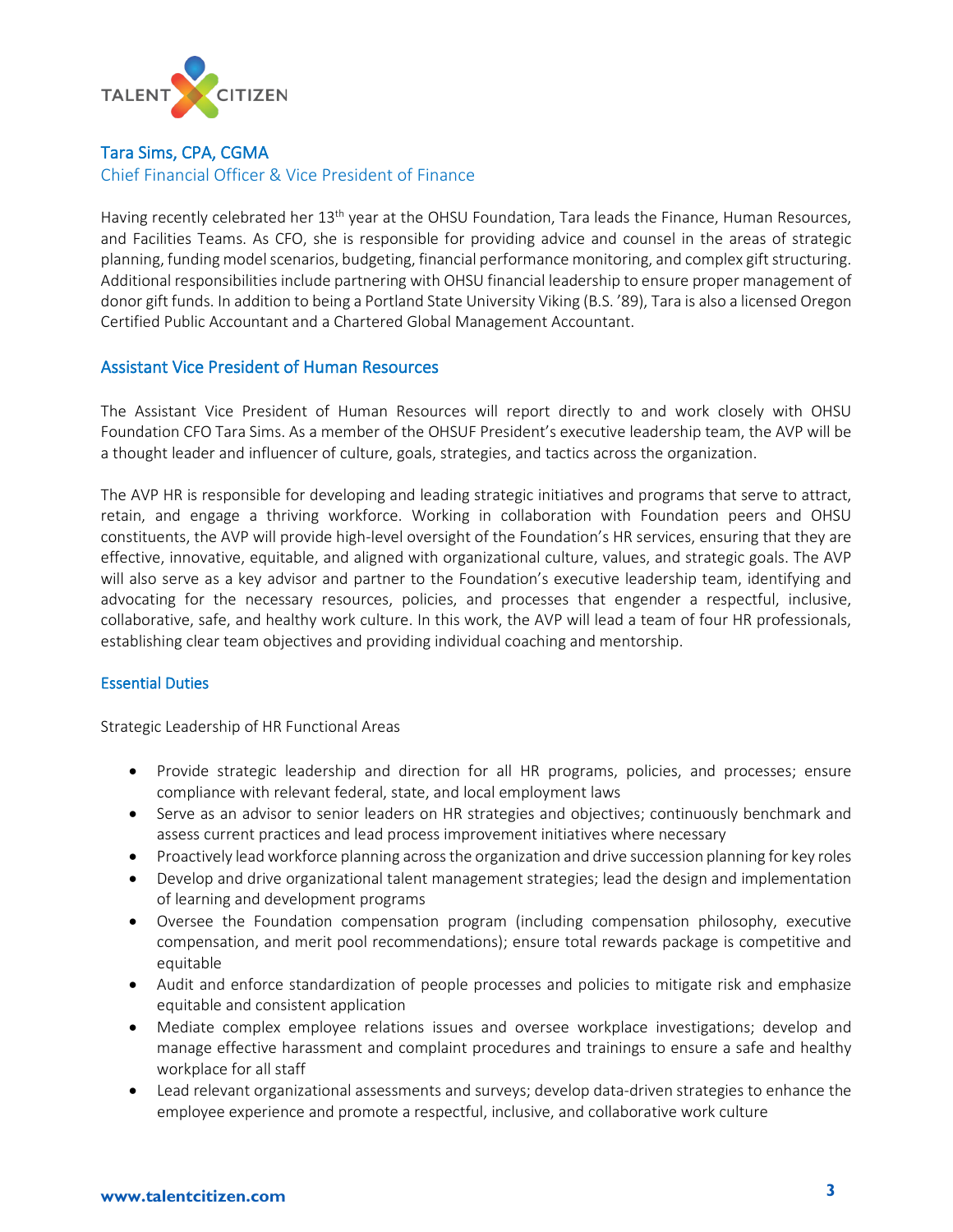

- Formulate and drive change management strategies, developing appropriate strategies and effective communication to promote organizational transparency and employee buy-in
- Provide HR leadership and expertise for the Foundation's Diversity, Equity, and Inclusion strategies and goals; serve on the Foundation Equity Committee
- Serve as strategic liaison to OHSU HR leadership, ensuring there is appropriate alignment in policy, process, and philosophy

#### HR Team Oversight

- Develop and direct HR department strategy, objectives, and vision
- Establish clear individual and team goals and monitor progress toward those goals
- Oversee and formally evaluate the work of direct reports

#### Experience and Qualifications

- Demonstrated leadership and coaching skills; ability to partner with senior leaders and other key stakeholders to develop, measure, and refine HR strategies that align with Foundation objectives and drive organizational success
- Exceptional interpersonal skills and proven ability to build credibility and trust across diverse internal and external constituents
- Compassionate and culturally responsive with a clear commitment to diversity, equity, and inclusion; ability and desire to weave DEI into HR processes, policies, and practices
- Depth of experience in employee relations; ability to navigate complex employee relations issues and mediate effective and appropriate solutions
- Skilled in counseling and conflict resolution; exercises a high degree of emotional intelligence, judgement, and integrity when managing sensitive personnel issues
- Fluency with talent management strategies and best practices; ability to develop and oversee programs across the employee lifecycle
- Extensive knowledge of current local, state, and federal employment laws
- Excellent communication skills
- Knowledge of management best practices; demonstrated ability to coach and mentor a team
- 10+ years of progressively responsible human resources experience, including experience providing strategic oversight of HR programs, policies, and practices
- Proven success in managing, mentoring, retaining, and recruiting a professional and diverse staff
- A SHRM or PHR certification preferred

### Location, Schedule, and Compensation

OHSUF offers a competitive total compensation package. The estimated salary range for this position is \$150,000 - \$180,000, depending on experience. Information about the benefits package is available [online.](https://ohsufoundation.org/careers/benefits/)

This is a Portland-based position. The OHSU Foundation is offering a hybrid working schedule for many employees, which allows employees to work in the office or remotely.

Portland, Oregon's largest city, is one hour from the Oregon Coast, at the convergence of two major rivers (the Columbia and Willamette), near the Columbia River Gorge and Mount Hood, and Willamette Valley wine